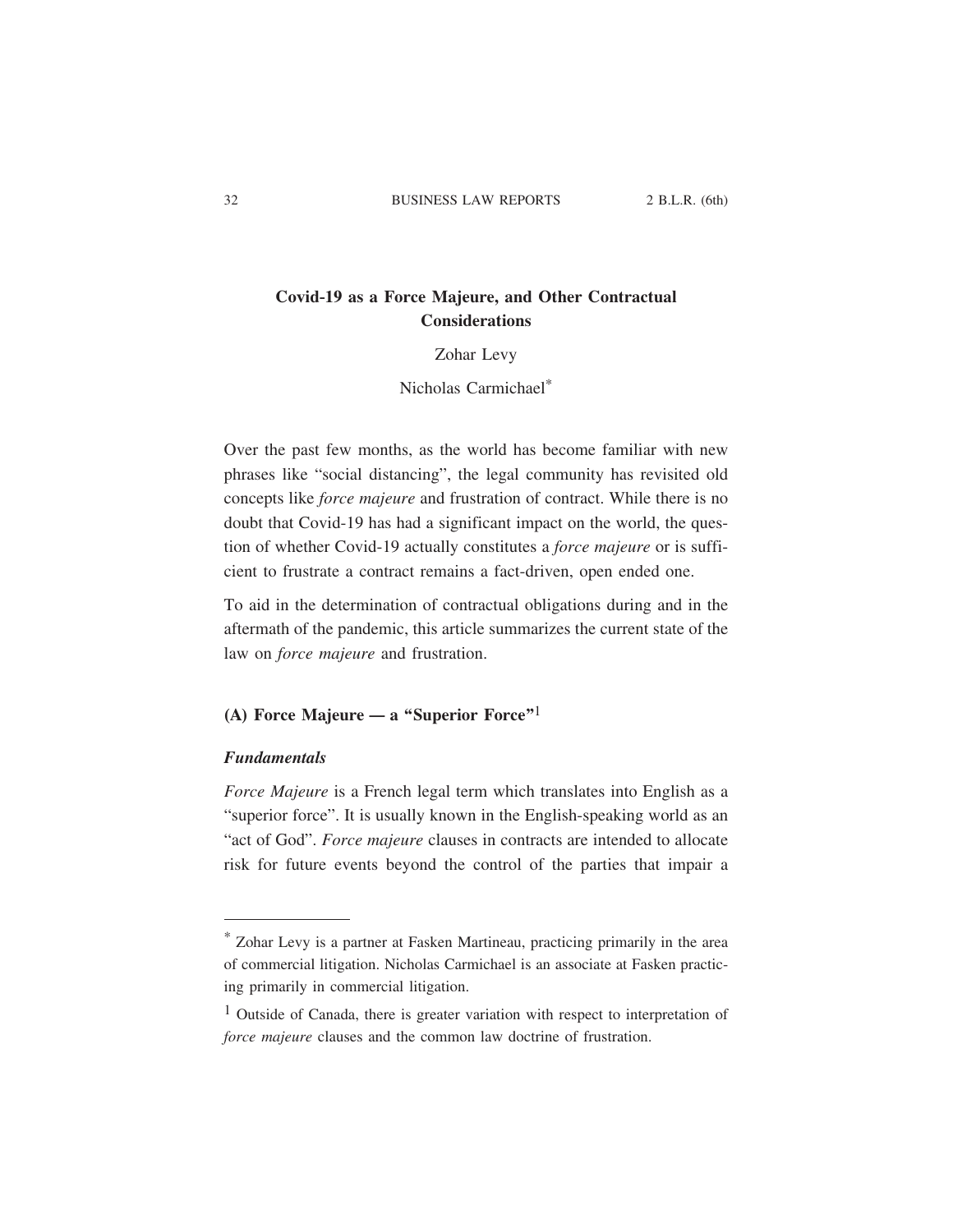party's ability to meet its contractual obligations. *Force majeure* clauses vary from contract to contract. They may just specifically enumerate the included events or may include a broader catchall provision. In either case, they absolve the non-performing party from performance, liability, or both upon the occurrence of such an event.

There is no common law right to claim *force majeure*. The doctrine of frustration (discussed below) is the only common law right to avoid contractual obligations in the case of an event beyond the control of the parties.

*Force majeure* clauses typically excuse non-performance of a contractual obligation upon the occurrence of an extraordinary supervening event or circumstance beyond the control of the parties, which was not foreseeable when entering into the contract.<sup>2</sup> Whether any given event (e.g. Covid-19) is a *force majeure* will be a fact-specific determination based on the specific wording of the clause and the overall contract, and applying the general rules and principles of contractual interpretation.3

In 1976, the Supreme Court gave the following, somewhat controversial, definition of a *force majeure* clause:

An act of God clause or *force majeure* clause [. . .] generally operates to discharge a contracting party when a supervening, sometimes supernatural, event, beyond control of either party, makes performance

<sup>2</sup> See *Atlantic Paper Stock Ltd. v. St. Anne-Nackawic Pulp & Paper Co.* (1975), [1976] 1 S.C.R. 580 (S.C.C.) at para. 4 [*Atlantic Paper*].

 $3$  Courts will seek to determine the intention of the parties by reading the contract as a whole, giving the words used in a *force majeure* clause their ordinary and grammatical meaning, consistent with the surrounding circumstances known to the parties at the time of the formation of the contract. *Creston Moly Corp. v. Sattva Capital Corp.*, [2014] 2 S.C.R. 633, 25 B.L.R. (5th) 1 (S.C.C.) at para. 47.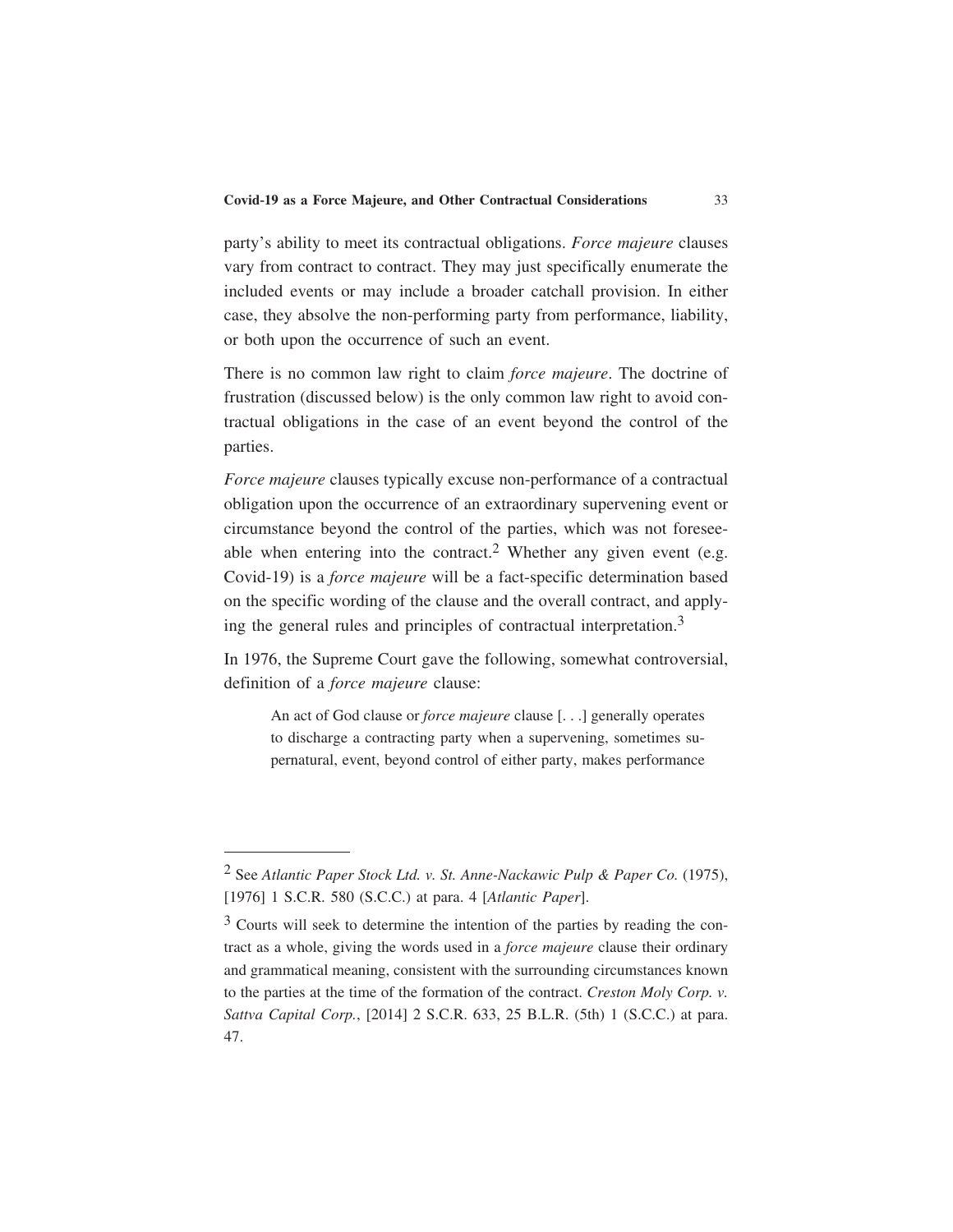impossible. The common thread is that of the unexpected, something beyond reasonable human foresight and skill.4

While this language suggests that for a *force majeure*, the event must be unforeseeable and render performance impossible, subsequent commentary has suggested that the Supreme Court's analysis in this regard was influenced by the law of frustration,<sup>5</sup> and that in the context of a negotiated *force majeure* clause, the specific language in the clause in question should govern. In *Atlantic Paper*, there was no reference to "foreseeability" in the clause at issue. Despite the reference to events beyond foresight in the passage cited above, the decision in *Atlantic Paper* focused more on the important question of whether the event in question was *beyond the control* of the parties.

## *Choice of Language Matters*

There is no correct general answer to the abstract question of whether COVID-19 constitutes *force majeure*. It will depend on the specific wording of the contract.

In considering whether Covid-19 may be a *force majeure* in relation to a specific contract, consider:

• Does the clause have language closely tied to Covid-19, such as "disease", "illness", "pandemic", "epidemic", "contagion", "outbreak", "health emergency", "work stoppages", "supply chain disruption", "transportation shortages", "unavailability of labor", "unavailability of materials", "government action", "government

<sup>4</sup> *Atlantic Paper*, *supra*, note 2.

<sup>5</sup> Michael P Theroux and April D Grosse, Force Majeure in Canadian Law, 2011 49-2 Alberta Law Review 397, 2011 CanLIIDocs 134, at page 406.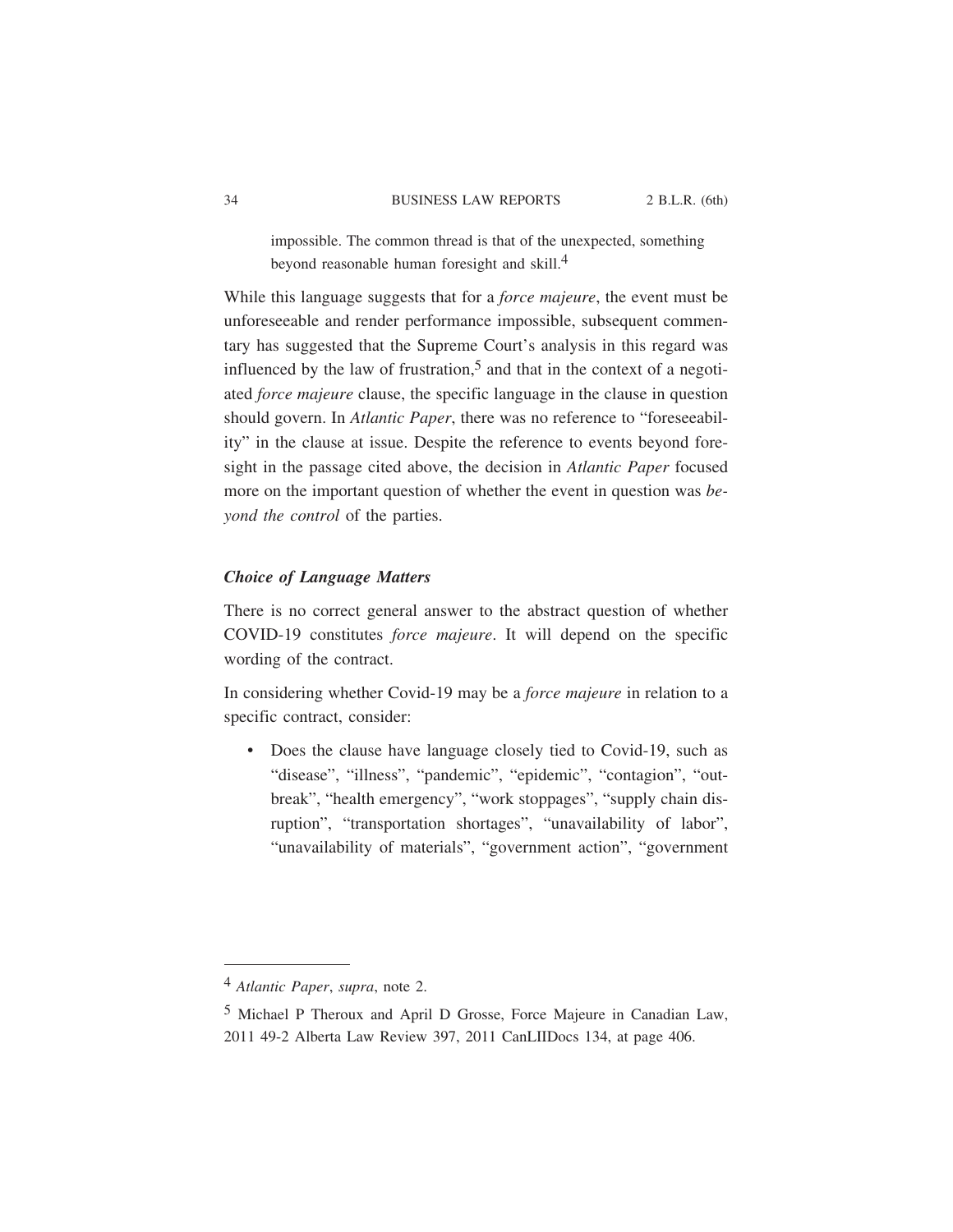inaction", "national emergency", "local emergency", or "quarantine"?<sup>6</sup>

- Is there provision for a "change in law or regulation", and does the governmental response to Covid-19 affect performance under a contract?
- If there is no specific reference to those events, is it reasonably caught by broader language such as "any other cause beyond the party's control" or "an act of God", in light of the industry-specific reasonable commercial expectations of the parties?7
- Has Covid-19 affected the parties directly, or has it affected the supply chain? If the latter, consider the specific wording of the clause. In *Tenneco Canada Inc. v. British Columbia Hydro & Power Authority*, 8 the BC Court of Appeal found that "strike", an enumerated event in a *force majeure* clause, applied to a strike at the workforce of the invoking party's major customer. This was not express in the agreement, but the Court reasoned that the effect would have been identical had the contracting party's workforce been beset by the strike and so the strike at the customer's workplace was captured by the term "strike" in the *force majeure* clause.

<sup>6</sup> The importance of specific contractual language was emphasized in *Telecom Decision CRTC 2005-17*, 2005 CarswellNat 8189, 2005 CarswellNat 8190 (C.R.T.C.), where the Tribunal held that the approach to be adopted in order to determine whether or not SARS-related events were sufficient to trigger *force majeure* clause protections was a case-by-case consideration in light of the surrounding circumstances.

<sup>7</sup> *Atcor Ltd. v. Continental Energy Marketing Ltd.*, 1996 ABCA 40, 25 B.L.R. (2d) 1 (Alta. C.A.) at para. 14 [*Atcor Ltd.*].

<sup>8</sup> 1999 BCCA 415 (B.C. C.A.) at paras. 44-45.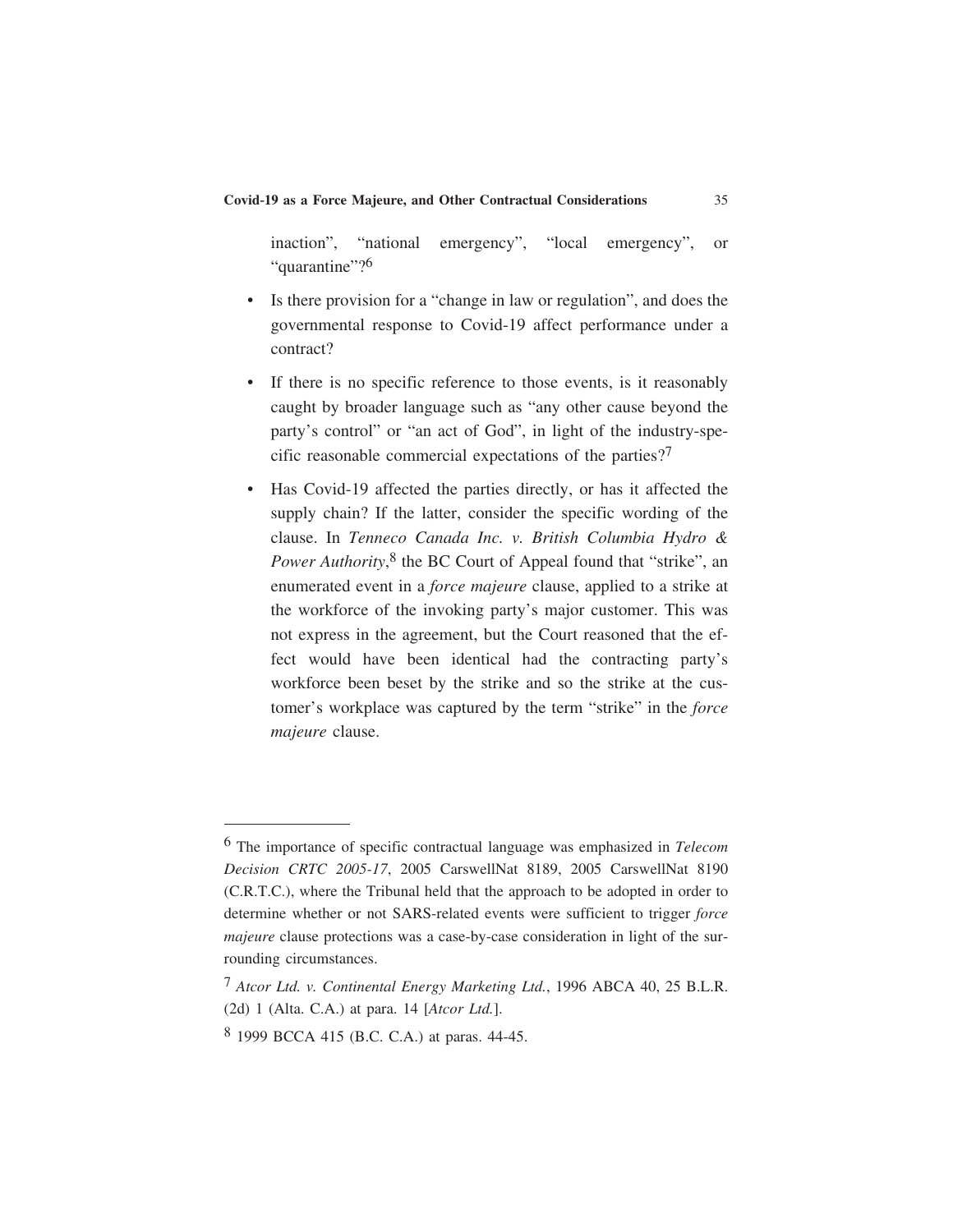In general, *force majeure* clauses are construed narrowly.9 It is presumed that parties do not intend to exempt performance, and courts are reluctant to relieve parties of their obligations. Courts will interpret the clause only to protect parties from events outside the normal risks encountered in the ordinary course of business. This will vary from industry to industry.<sup>10</sup>

# *Cause and Extent of Interference with Performance*

As noted above, the language used in the contract should generally determine the degree of impairment necessary to trigger a *force majeure* clause. If the contract is silent on the point, the case law is mixed. Certain decisions suggest the standard is impossibility<sup>11</sup> while others have set a lower threshold such as "real and substantial problems" rendering performance commercially unfeasible.<sup>12</sup>

If performance has become more expensive or difficult, due to specific circumstances or prevailing market forces, that likely is not sufficient to constitute impairment under a *force majeure* clause unless the parties specify otherwise, based on the limited available jurisprudence.<sup>13</sup> The *force majeure* clause will not be enforced if the event in question merely renders it more expensive, difficult or onerous to perform, or "economically disadvantageous".14 The payment of money will typically be ex-

<sup>&</sup>lt;sup>9</sup> Geoff R. Hall, *Canadian Contractual Interpretation Law*, 2<sup>nd</sup> ed. (LexisNexis Canada: Markham, 2012) at p. 288.

<sup>10</sup> *Atcor Ltd.*, *supra*, note 7 at paras. 11–14.

<sup>11</sup> *Atlantic Paper*, *supra*, note 2.

<sup>12</sup> *Atcor Ltd.*, *supra*, note 7 at para. 11.

<sup>13</sup> See *Domtar Inc. v. Univar Canada Ltd.*, 2011 BCSC 1776, 98 B.L.R. (4th) 316 (B.C. S.C.) at para. 86 [*Domtar Inc.*]; *Tom Jones & Sons Ltd. v. R.*, 1981 CarswellOnt 680 (Ont. H.C.) at paras. 13–15 [*Tom Jones*].

<sup>14</sup> *Domtar Inc.*, *supra*, note 13 at para. 86; *Tom Jones*, *supra*, note 13 at para. 15.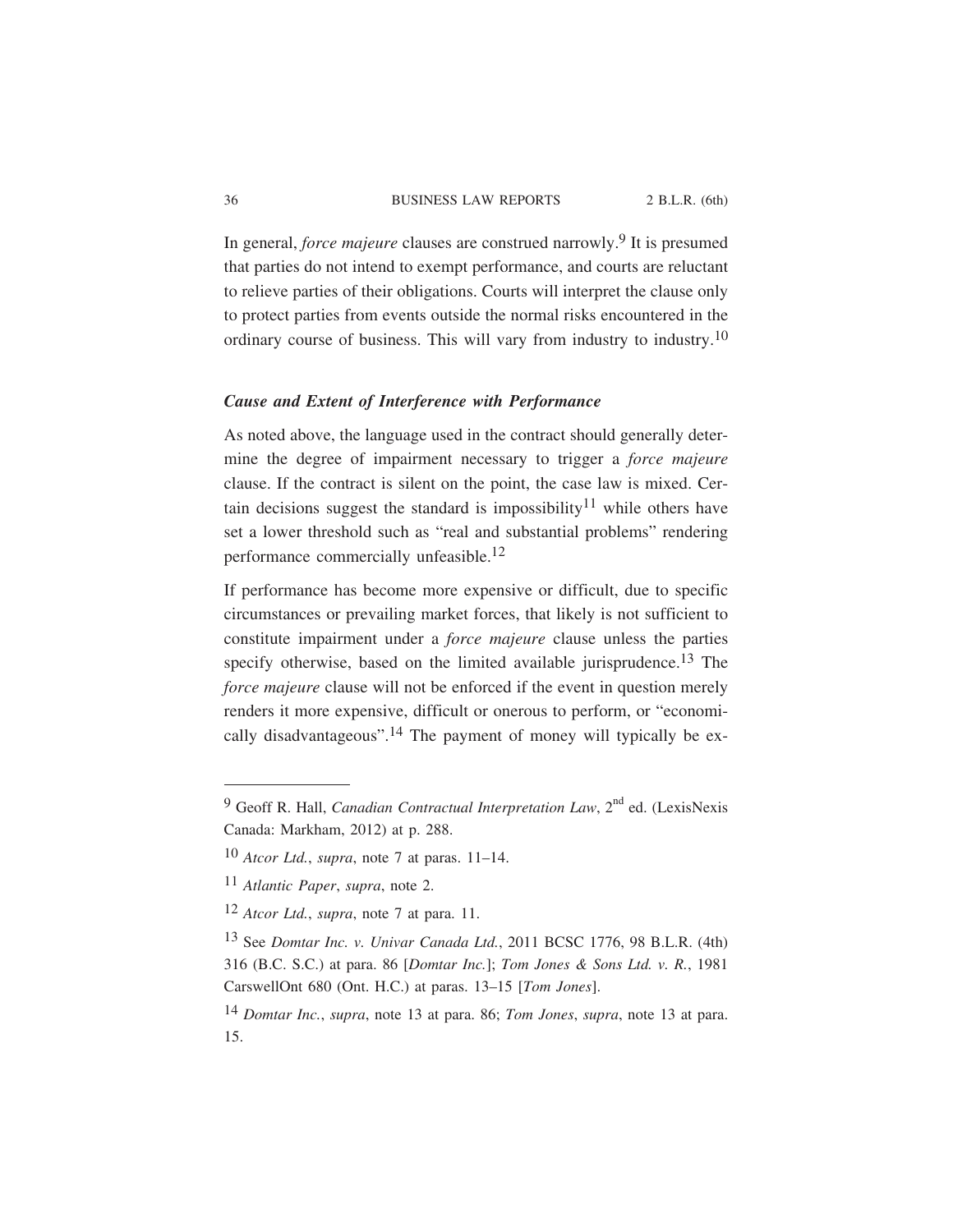pressly excluded as a form of obligation from which a party can be relieved under the terms of the clause.

As the world grapples with the economic consequences of Covid-19 and the associated lockdowns, there likely will be further disruption to the ability of parties to perform under contracts. As part of any *force majeure* analysis, the cause of non-performance should be considered. Courts will not enforce a *force majeure* clause if there is no causal link between the event and the impairment of contractual performance.<sup>15</sup> Equally, if a party can mitigate, it is likely unable to claim *force majeure*. 16

Causation and mitigation are likely to be related. For example, consider a commercial contract requiring a party to deliver a finished product comprised of various parts during the Covid-19 pandemic. Disruption in the party's supply chain may or may not be caused by Covid-19. If a supplier becomes unable to supply the party due to an outbreak at its facility, that may constitute a *force majeure* event under the clause. However, if the party had an alternative supply chain available, then it likely will not be able to show that its supply chain was disrupted due to Covid-19. Relatedly, its failure to avail itself of that alternate supplier could constitute a failure to mitigate.

<sup>15</sup> In *Caisse Desjardins de St-Paulin c. Bombardier inc.*, 2008 QCCS 3725 (C.S. Que.), the Court held that the events of September 11, 2001 ("9/11") did not constitute a *force majeure* event as it was not the real cause of the invoking party's decision to terminate a service contract for the external painting of aircraft. Rather, the evidence showed that the service contract was canceled because of a purely economic decision to perform those painting services in-house.

<sup>16</sup> *Atcor Ltd.*, *supra*, note 7 at para. 29; See also *Wal-Mart Canada Corp./Cie Wal-Mart du Canada v. Gerard Developments Ltd.*, 2010 ABCA 149 (Alta. C.A.) at para. 17, where the court finds that a party failed to exercise sufficient diligence to meet a contractual deadline.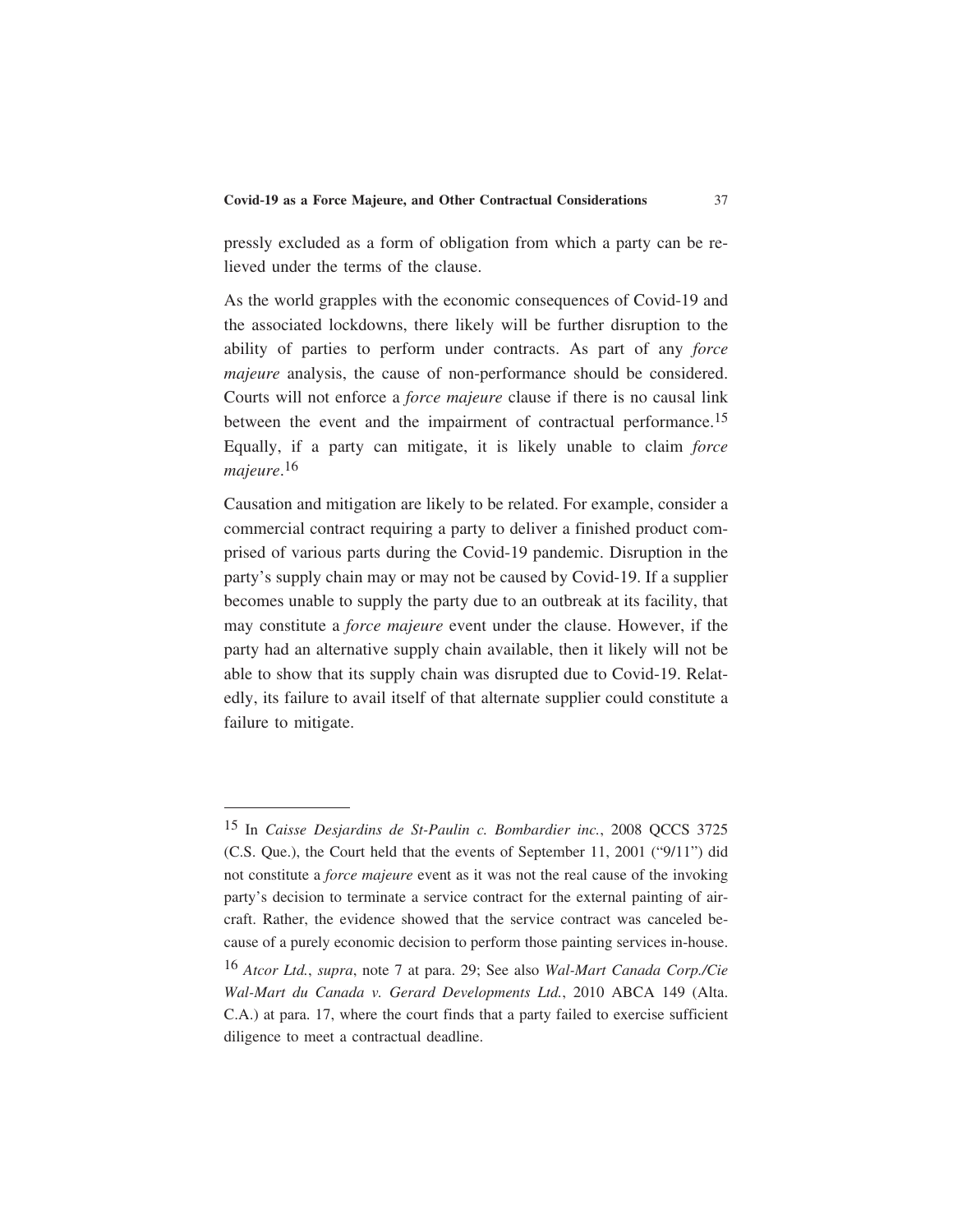### **(B) Frustration of Contract**

If a contract has no *force majeure* clause, or if Covid-19 is not captured by a *force majeure* clause, the impaired party may still have recourse to the common law doctrine of frustration of contract. This doctrine relieves contracting parties of their obligations if there is a supervening event, arising through no fault of either party, which alters the nature of their contractual obligations to such an extent that compelling performance despite the new and changed circumstances would be akin to ordering them to do something "radically different" from what they agreed to do in the first place.<sup>17</sup>

Originally, the party claiming frustration had to establish that performance of the contract, as originally agreed upon, would be impossible.<sup>18</sup> The party would have to show physical impossibility or impossibility resulting from a legal development. The modern doctrine of frustration also captures obligations that while physically and legally capable of being performed, are radically different from what the parties had intended.19

Frustration can occur due to supervening illegality, which occurs when an unforeseeable change in the law renders it illegal to perform the con-

<sup>17</sup> *Naylor Group Inc. v. Ellis-Don Construction Ltd.*, 2001 SCC 58, [2001] 2 S.C.R. 943, 17 B.L.R. (3d) 161 (S.C.C.) at para. 55.

<sup>18</sup> G.H.L. Fridman, The Law of Contract in Canada, 4th ed. (Scarborough: Carswell, 1999), at p. 677 [G.H.L. Fridman].

<sup>&</sup>lt;sup>19</sup> G.H.L. Fridman, The Law of Contract in Canada, 6th ed. (Toronto: Carswell, 2011), at p. 619. See also *Valdivia v. Lony G Inc.*, 2007 CarswellOnt 8659 (Ont. S.C.J.), where the court found that an employer's obligation to provide reasonable notice prior to terminating an employee was likely onerous due to the outbreak of SARS in Toronto in 2003 (and its specific impact on employer's business), however, the nature of the obligation was not "radically changed". Therefore, the doctrine of frustration provided no excuse for the employer's failure to meet its obligations.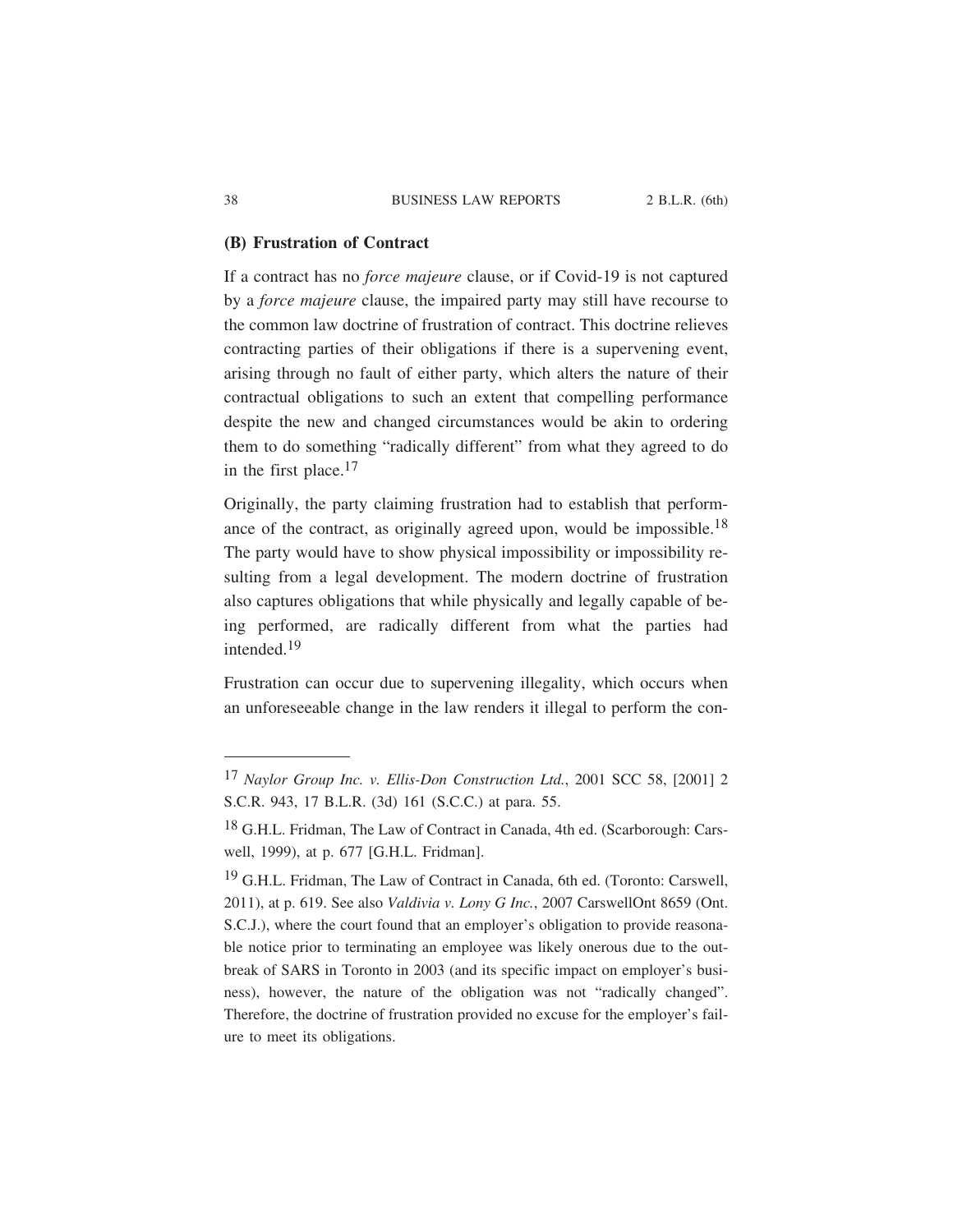tract. This type of frustration is particularly relevant in the context of Covid-19, with the raft of constantly evolving governmental restrictions currently in place. However, any such change in the law "must not be temporary or trifling in nature when viewed in the context of the contract as a whole".20

The test for frustration has been articulated in the jurisprudence as follows: (1) the supervening event is not the fault of any party to the contract; (2) the supervening event occurs after the formation of the contract and was not reasonably foreseeable to any party to the contract; (3) the supervening event renders it physically or legally impossible to perform, or transforms the obligation into a radically different obligation from what was initially undertaken;<sup>21</sup> and (4) the event must completely affect the nature, meaning, purpose, effect and consequences of the contract; mere inconvenience or temporary/transient impacts will not be sufficient.<sup>22</sup>

The consequence of frustration is that the contract comes to an end and both parties are automatically released from any further performance.<sup>23</sup> This is more drastic than a *force majeure* clause, which (i) typically stipulates a deferral or suspension of that obligation, rather than outright ter-

<sup>20</sup> *Petrogas Processing Ltd. v. Westcoast Transmission Co.* (1988), 39 B.L.R. 132 (Alta. Q.B.) at para. 49.

<sup>21</sup> *Capital Quality Homes Ltd. v. Colwyn Construction Ltd.*, 1975 CarswellOnt 852 (Ont. C.A.); *Gerstel v. Kelman*, 2015 ONSC 978, 40 B.L.R. (5th) 314 (Ont. S.C.J.); *Bang v. Sebastian*, 2018 ONSC 6226 (Ont. S.C.J.); *McLean v. Miramichi (City)*, 2011 NBCA 80 (N.B. C.A.).

<sup>22</sup> *Kreway v. Kreway*, 2016 SKQB 115 (Sask. Q.B.) at para. 36; *KBK No. 138 Ventures Ltd. v. Canada Safeway Ltd.*, 2000 BCCA 295, 5 B.L.R. (3d) 167 (B.C. C.A.) at para. 14; G.H.L. Fridman, *supra*, note 18 at 679-80.

<sup>23</sup> *Klewchuk v. Switzer*, 2003 ABCA 187, 36 B.L.R. (3d) 114 (Alta. C.A.) at para. 23.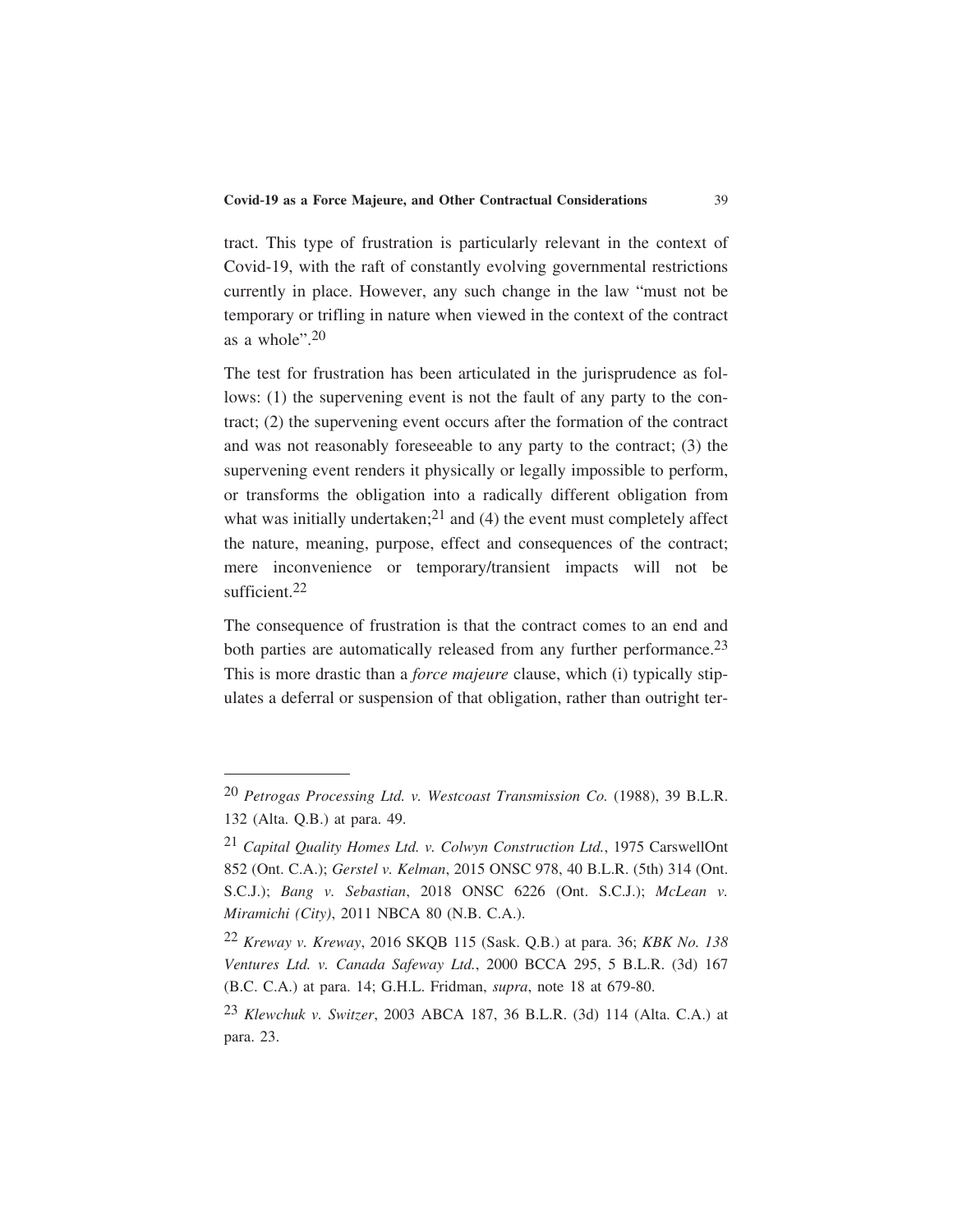mination and (ii) typically only relieves the invoking party from the specific obligation impaired by the event, rather than the entire contract.

Consequently, a party claiming frustration has a higher threshold to meet than a party invoking a *force majeure* clause. Performance of the contract must become impossible, or the obligations must have been transformed into something "radically different". As a general proposition, price increases in a given marketplace — even dramatic ones — cannot result in frustration. Price changes are an inherent risk in any market. For example, the increase of the market value of real property, however substantial, did not constitute an intervening event that rendered the contractual obligation to transfer that property "radically different".<sup>24</sup> That decision must be distinguished from the finding, in *Gogal v. Chupa*, 2008 SKPC 89 (Sask. Prov. Ct.), that a cattle leasing contract was frustrated due to mad cow disease, which "dramatically restricted the profitability and viability of livestock operations across Canada". This "fundamentally" changed the cattle leasing agreement and rendered it "completely untenable and inequitable".<sup>25</sup> In that case, there was not simply a price change in the marketplace — there was an unforeseeable and devastating disease which caused that change.

Most provinces have complementary legislation which provide various remedies to be applied after a judicial finding of frustration. For example, if the governing law of the contract is Ontario, the *Frustrated Contracts Act* (the "Act") may apply.26 Whereas the common law is limited and typically only discharges parties of their obligations under an agreement (akin to rescission), the Act provides for the recovery of payments or other benefits conferred pursuant to those obligations prior to the frustrating event. Further, it allows the severance of frustrated portions of a

<sup>24</sup> *Paterson Veterinary Professional Corporation v. Stilton Corp. Ltd.*, 2019 ONCA 746 (Ont. C.A.) at paras. 17-18.

<sup>25</sup> *Gogal v. Chupa*, 2008 SKPC 89 (Sask. Prov. Ct.) at paras. 62–64.

<sup>26</sup> *Frustrated Contracts Act*, R.S.O. 1990, c. F.34.